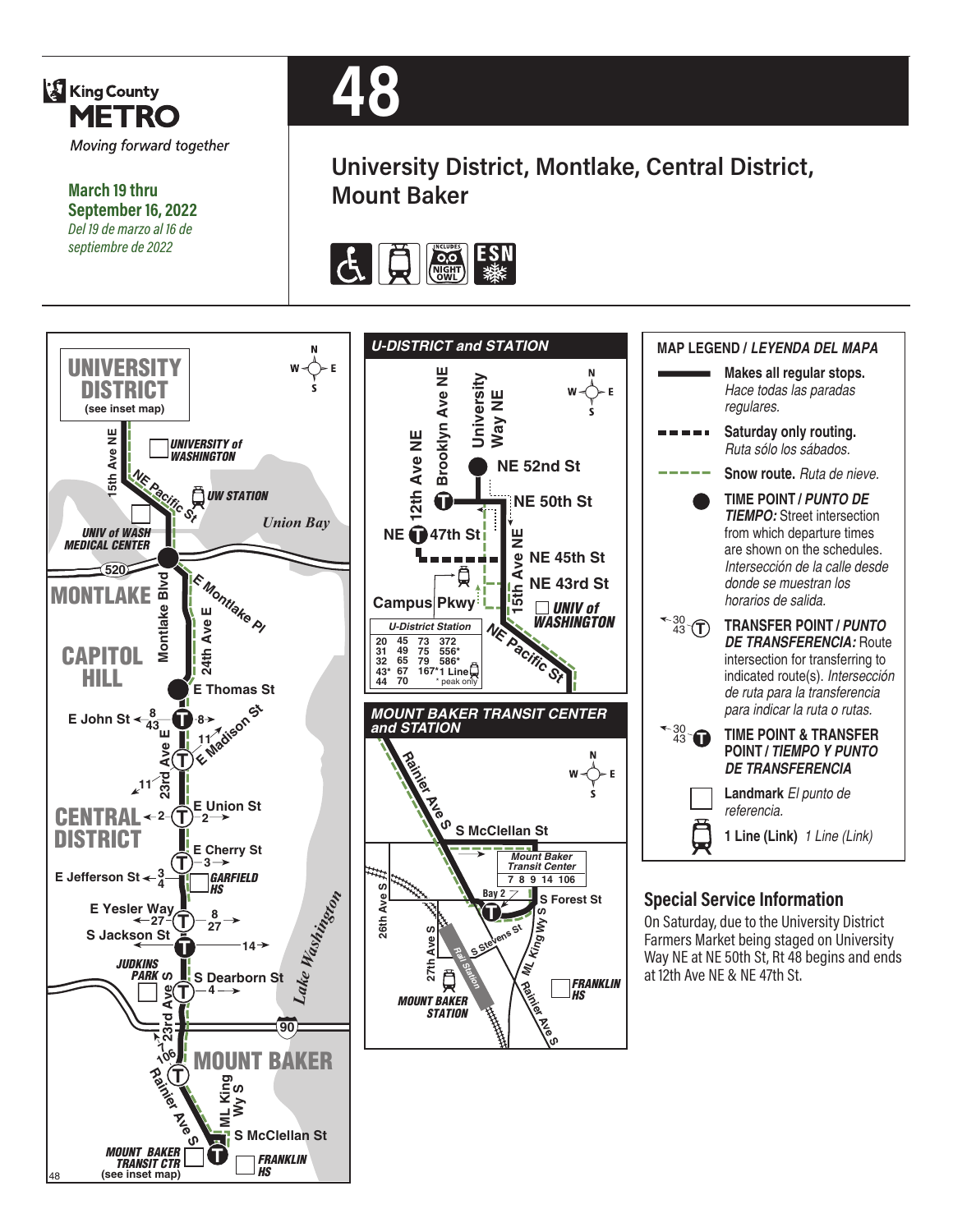### Route 48 Monday thru Friday to University District

*Servicio de lunes a viernes a Distrito Universitario*

|                                             | Central<br>District                          | <b>Capitol Hill</b>      | <b>Montlake</b>                                    | University<br><b>District</b>   |
|---------------------------------------------|----------------------------------------------|--------------------------|----------------------------------------------------|---------------------------------|
| TC Bay 2                                    | Mount Baker 23rd Ave S &<br>S Jackson St     | 23rd Ave E<br>&          | Montlake<br>Blyd E &                               | NE 50th St<br>& Brooklyn        |
| Stop #8402                                  | Stop #12550                                  | E John St<br>Stop #35825 | SR-520<br>Stop #29380                              | Ave NE<br>Stop #9586            |
| 5:19                                        | 5:26                                         | 5:32                     | 5:37‡                                              |                                 |
| 5:45                                        | 5:52                                         | 5:58                     | 6:03#                                              | 5:50‡<br>6:17‡                  |
| 6:00<br>6:15                                | 6:08<br>$6:23$<br>$6:38$                     | 6:16<br>$6:31$<br>$6:46$ | 6:22‡<br>$6:37‡$<br>6:52‡                          | 6:36 <sup>‡</sup><br>$6:51\neq$ |
| 6:30<br>6:45                                | 6:53                                         | 7:01                     | 7:07‡                                              | 7:06‡                           |
| 7:00<br>7:15                                | 7:08                                         | 7:16<br>7:33             | $7:24+$<br>7:41‡                                   | 7:21‡<br>7:38‡                  |
| 7:30                                        | $7:23$<br>$7:38$                             | 7:48                     | :56 <sup>‡</sup><br>7                              | 7:55‡<br>8:10‡                  |
| 7:45<br>8:00                                | 7:53<br>8:08                                 | 8:03<br>8:18             | $8:11$ ‡<br>8:26‡                                  | 8:25#<br>8:40‡                  |
| 8:15<br>8:30                                | 8:23<br>8:38                                 | 8:33<br>8:48             | 8:41‡<br>8:56‡                                     | 8:55‡<br>9:10‡                  |
| 8:45<br>9:00                                | 8:53<br>9:08                                 | 9:03<br>9:17             | 9:11<br>$9:25$ ‡                                   | $9:25#$<br>9:39‡                |
| $9:15$<br>$9:30$                            | 9:23                                         | 9:32                     | 9:40‡                                              | 9:54‡                           |
| 9:45                                        | $\overline{38}$<br>9:<br>9:53                | 9:47<br>10:02            | 9:55<br>10:10‡                                     | 10:09‡<br>10:24‡                |
| 10:00<br>10:15                              | 10:08<br>10:23                               | 10:17<br>10:32           | 10:25‡<br>10:40‡                                   | 10:39‡<br>10:54‡                |
| 10:30<br>10:45                              | 10:38                                        | 10:47                    | 10:55‡<br>11:10‡                                   | 11:09‡<br>1:241                 |
| 11:00                                       | 10:53<br>11:08                               | 1:02<br>1<br>11:17       | 11:25‡                                             | 1<br>11:41‡                     |
| 11:15<br>11:30                              | 11:23<br>11:38                               | 1:32<br>1<br>11:47       | 11:40‡<br>11:55‡                                   | 11:56‡<br>12:11‡                |
| 11:45<br>12:00                              | 11:53<br>12:08                               | 12:02<br>12:17           | 12:10‡<br>12:25‡                                   | 12:26‡<br>12:41‡                |
| 12:15                                       | 12:23                                        | 12:32                    | 12:40‡                                             | 12:56‡                          |
| 12:30<br>12:45                              | 12:38<br>12:53                               | 12:47<br>1:02            | 12:55‡<br>1:10‡                                    | 1:11‡<br>1:26‡                  |
| 1:00<br>1:15                                | 1:08<br>1:23                                 | 1:17<br>1:32             | 1:25‡<br>1:40‡                                     | 1:41‡<br>1:56‡                  |
| 1:30                                        | 1:38                                         | 1:47                     | 1:55‡                                              | 2:11‡                           |
| 1:45<br>2:00                                | 1:53<br>2:08                                 | 2:02<br>2:17             | 2:10 <sup>‡</sup><br>2:25 <sup>‡</sup>             | 2:26‡<br>2:41‡                  |
| 2:15<br>2:30                                | 2:23<br>2:38                                 | 2:32<br>2:47             | 2:40‡<br>2:557                                     | 2:56‡<br>3:11‡                  |
| 2:45                                        | 2:53<br>3:08                                 | $3:02$<br>$3:17$         | 3:11‡<br>3:26#                                     | 3:28‡                           |
| 3:00<br>3:15                                | 3:23                                         | 3:32                     | 3:41‡                                              | 3:43‡<br>3:58‡                  |
| 3:30<br>3:35                                | 3:38<br>3:43                                 | 3:47<br>3:52             | 3:56‡<br>4:01‡                                     | 4:13‡<br>4:19‡                  |
| 3:45<br>4:00                                | 3:53<br>4:08                                 | 4:02<br>4:17             | 4:11‡<br>4:26‡                                     | 4:29‡<br>4:44‡                  |
| 4:15                                        | 4:23                                         | 4:32                     | 4:41‡                                              | 4:59‡                           |
| 4:30<br>4:45                                | 4:38<br>4:53                                 | 4:47<br>5:02             | 4:56‡<br>5:11‡                                     | 5:14‡<br>5:29‡                  |
| 5:00<br>5:15                                | 5:08<br>5:23                                 | 5:17<br>5:32             | 5:26‡<br>5:411                                     | 5:441<br>5:59#                  |
| 5:30<br>5:45                                | 5:38<br>5:53                                 | 5:47<br>6:02             | 5:56‡<br>6:10‡                                     | 6:141<br>6:27 <sup>‡</sup>      |
| 6:00                                        | 6:08                                         | 6:17                     | 6:25#                                              | 6:42‡                           |
| 6:15<br>6:30                                | 6:23<br>6:38                                 | 6:32<br>6:47             | 6:40‡<br>6:55‡                                     | 6:57 <sup>‡</sup><br>7:12‡      |
| 6:45<br>7:00                                | 6:53<br>7:07                                 | 7:02<br>7:16             | 7:09‡<br>7:23‡                                     | 7:24‡<br>7:38‡                  |
| 7:15                                        | 7:22                                         | 7:31                     | 7:38‡                                              | 7:53‡                           |
| 7:30<br>7:45                                | 7:37<br>7:52                                 | 7:46<br>8:01             | 7:53‡<br>8:08‡                                     | 8:08‡<br>8:23 <sup>‡</sup>      |
| 8:00<br>8:15                                | 8:07<br>8:22                                 | 8:15<br>8:30             | 8:221<br>8:36#                                     | 8:37 <sup>‡</sup><br>8:50‡      |
| 8:30                                        | 8:37<br>8:52                                 | 8:45                     | 8:51#                                              | 9:05‡<br>9:20‡                  |
| 8:45<br>9:00                                | 9:07                                         | 9:00<br>9:15             | 9:06‡<br>9:21‡                                     | 9:35‡                           |
| 9:30<br>10:00                               | 9:37<br>10:07                                | 9:45<br>10:15            | 9:51‡<br>10:21‡                                    | 10:05‡<br>10:35‡                |
| 10:30<br>11:00                              | 10:36<br>11:06                               | 10:43<br>11:13           | 10:48‡<br>11:18‡                                   | 11:01‡<br>11:31‡                |
| 11:30                                       | 11:36<br>12:06                               | 11:42                    | 11:47‡                                             | 12:00‡<br>12:30‡                |
| 12:00<br>12:30<br>12:55                     | $\begin{array}{c} 12:36 \\ 1:01 \end{array}$ | 12:12<br>12:42           | 12:17‡<br>12:47‡<br>1:12                           | $1:00$ ‡                        |
| 1:55                                        | 2:01                                         | 1:07<br>2:07             |                                                    | 1:25                            |
| 3:01                                        | 3:07                                         | 3:13                     | $\begin{smallmatrix} 2:12\ 3:18 \end{smallmatrix}$ | $\frac{2:25}{3:31}$             |
| <b>Bold PM time</b><br>ŧ<br>Estimated time. |                                              |                          |                                                    |                                 |

## Route 48 Monday thru Friday to Mount Baker

*Servicio de lunes a viernes a Mount Baker*

| <b>University</b><br><b>District</b> | <b>Montlake</b>     | Capitol Hill          | Central<br><b>District</b> |                            |  |
|--------------------------------------|---------------------|-----------------------|----------------------------|----------------------------|--|
| University                           | Montlake            | 23rd Ave E            | S Jackson St               | 23rd Ave S & Mount Baker   |  |
| Way NE &                             | Blyd E &            | &                     |                            | TC Bay 2                   |  |
| NE 52nd St                           | SR-520              | E Thomas St           |                            |                            |  |
| Stop #9135                           | Stop #25243         | Stop #29257           | Stop #12640                | Stop #8402                 |  |
| 4:37                                 | 4:45                | 4:50                  | 4:56‡                      | 5:04                       |  |
| 5:07                                 | 5:15                | 5:20                  | $5:26+$                    | 5:34‡                      |  |
| 5:37                                 | 5:45                | 5:50                  | 5:56‡                      | 6:04 <sup>‡</sup>          |  |
| 5:57                                 | 6:07                |                       | 6:201                      | 6:30 <sup>‡</sup>          |  |
| 6:11                                 | 6:22                | $6:12$<br>$6:27$      | 6:35 <sup>‡</sup>          | $6:45\dagger$              |  |
| 6:26                                 | 6:37                | 6:42                  | 6:50‡                      | 7:00‡                      |  |
| 6:41                                 | 6:52                | 6:57<br>7:12          | 7:05‡                      | 7:15‡                      |  |
| 6:56                                 | 7:07                | 7:31                  | $7:20$ ‡                   | 7:30‡                      |  |
| 7:11                                 | $7:23$<br>$7:38$    |                       | 7:39‡<br>7:54‡             | 7:49‡                      |  |
| 7:26<br>7:41                         | 7:53                | 7:46<br>8:01          | 8:09‡                      | 8:04 <sup>‡</sup><br>8:19‡ |  |
| 7:56                                 | 8:08                | 8:16                  | 8:24 <sup>‡</sup>          | 8:34 <sup>‡</sup>          |  |
| 8:11                                 | 8:23                | 8:31                  | 8:38 <sup>‡</sup>          | 8:48‡                      |  |
| 8:26                                 | $8:38$<br>$8:53$    | 8:45                  | 8:52                       | 9:02‡                      |  |
| 8:41                                 | 9:08                | 9:00                  | $9:07$ ‡                   | 9:17‡                      |  |
| 8:56                                 |                     | 9:15                  | $9:22$ ‡                   | 9:32 <sup>†</sup>          |  |
| 9:11                                 | 9:23                | 9:30                  | 9:37 <sup>‡</sup>          | 9:47 <sup>‡</sup>          |  |
| 9:26                                 | 9:38                | 9:45                  | $9:52$ ‡                   | 10:02‡                     |  |
| 9:41                                 | 9:53                | 10:00                 | 10:07‡                     | 10:17‡                     |  |
| 9:56                                 | 10:08               | 10:15                 | 10:22‡                     | 10:32‡                     |  |
| 10:11                                | 10:23               | 10:30                 | 10:37 <sup>1</sup>         | 10:47‡                     |  |
| 10:26                                | 10:38               | 10:45                 | 10:52‡                     | 11:02‡                     |  |
| 10:41                                | 10:53               | 11:00                 | 11:07‡                     | 11:17‡                     |  |
| 10:56                                | 11:08               | 11:15                 | 11:22‡                     | 11:32‡                     |  |
| 11:11                                | 11:23               | 11:30                 | 11:37 <sup>‡</sup>         | 11:47‡                     |  |
| 11:26                                | 11:38               | 11:45                 | 11:52‡                     | 12:02‡                     |  |
| 11:41                                | 11:53               | 12:00                 | 12:07‡                     | 12:17‡                     |  |
| 11:56                                | 12:08               | 12:15                 | 12:22‡                     | 12:32‡                     |  |
| 12:11                                | 12:23               | 12:30                 | 12:37‡                     | 12:47‡                     |  |
| 12:26                                | 12:38               | 12:45                 | 12:52‡                     | 1:02‡                      |  |
| 12:41                                | 12:53               | 1:00                  | 1:08‡                      | 1:20‡                      |  |
| 12:56                                | 1:09                | 1:16                  | 1:24 <sup>‡</sup>          | 1:36‡                      |  |
| 1:11                                 | 1:24                | 1:31                  | 1:39‡                      | $1:51\ddagger$             |  |
| 1:26                                 | 1:39                | 1:46                  | 1:54‡                      | 2:06‡                      |  |
| 1:41                                 | 1:54                | 2:01                  | 2:09‡                      | $2:21 \;$                  |  |
| 1:56                                 | 2:09                | 2:16                  | 2:24‡                      | 2:36‡                      |  |
| 2:11                                 | 2:24                | 2:31                  | 2:39‡                      | 2:51‡                      |  |
| 2:26                                 | 2:39                | 2:46                  | 2:54‡                      | 3:05‡                      |  |
| 2:41                                 | 2:54                | 3:02                  |                            | 3:24‡                      |  |
| 2:56                                 | 3:10                | 3:18                  | 3:13‡<br>3:29‡             | 3:40‡                      |  |
| 3:11                                 | 3:25                | 3:33                  | 3:44‡                      | 3:55‡                      |  |
| 3:26                                 | 3:40                | 3:48                  | 3:59 <sup>‡</sup>          | 4:10 <sup>‡</sup>          |  |
| 3:41                                 | 3:55                | 4:03                  | 4:14‡                      | 4:25‡                      |  |
| 3:56                                 | 4:10                | 4:18                  | 4:29‡                      | 4:40‡                      |  |
| 4:11                                 | 4:25                | 4:33                  | 4:44‡                      | 4:55‡                      |  |
| 4:26                                 | 4:40                | 4:48                  | 4:59‡                      | 5:10‡                      |  |
| 4:41                                 | 4:55                | 5:03                  | 5:13‡                      | 5:24‡                      |  |
| 4:56                                 | 5:09                | 5:17                  | 5:27 <sup>‡</sup>          | 5:38 <sup>‡</sup>          |  |
| 5:11                                 | 5:24                | 5:32                  | 5:42‡                      | 5:53‡                      |  |
| 5:26                                 | 5:39                | 5:47                  | 5:57‡                      | 6:08‡                      |  |
| 5:41                                 | 5:54                | 6:02                  | 6:11‡                      | 6:22‡                      |  |
| 5:56                                 | 6:09                | 6:17                  | 6:26‡                      | 6:37 <sup>‡</sup>          |  |
| 6:11                                 | 6:24                | 6:32                  | 6:41‡                      | 6:52 <sup>‡</sup>          |  |
| 6:26                                 | 6:38                | 6:45                  | 6:54‡                      | 7:05‡                      |  |
| 6:41                                 | 6:53                | 7:00                  | 7:09‡                      | 7:19‡                      |  |
| 6:56                                 | 7:08                | 7:15                  | 7:24‡<br>7:39‡             | 7:34‡<br>7:49‡             |  |
| 7:11<br>7:26                         | 7:23<br>7:38        | 7:30<br>7:45          | 7:54‡                      | 8:04#                      |  |
| 7:41                                 | $7:53$<br>8:07      | 8:00                  | 8:08‡                      | 8:18 <sup>‡</sup>          |  |
| 7:56                                 |                     | 8:12                  | 8:20‡                      | 8:30‡                      |  |
| 8:11                                 | 8:22                | 8:27                  | 8:35‡                      | 8:45‡                      |  |
| 8:26                                 | 8:37                | 8:42                  | 8:50‡                      | 9:00‡                      |  |
| 8:41                                 | 8:52                | 8:57                  | 9:05‡                      | $9:15$ ‡                   |  |
| 8:56<br>9:26                         | 9:07                | 9:12                  | 9:20‡                      | 9:30‡                      |  |
|                                      | 9:35                | 9:40                  | 9:47‡                      | 9:56‡                      |  |
| 9:57                                 | 10:05               | 10:10                 | 10:17‡                     | 10:26‡                     |  |
| 10:27                                | 10:35               | 10:40                 | 10:47‡                     | 10:56‡                     |  |
| 10:57<br>11:27                       | 11:05               | 11:10                 | 11:17‡                     | 11:26‡                     |  |
| 12:12                                | $11:35$<br>$12:20$  | <b>11:40</b><br>12:25 | $11:47†$<br>12:32‡         | $11:56 \div 12:41 \div 1$  |  |
| 1:12                                 | 1:20                | 1:25                  | 1:32‡                      | 1:41‡                      |  |
| 2:19                                 | 2:27                | 2:32                  | 2:39 <sup>†</sup>          | 2:48 <sup>‡</sup>          |  |
| 3:19                                 | 3:27                | 3:32                  | 3:39‡                      | 3:48                       |  |
| 4:19                                 | 4:27                | 4:32                  | 4:39‡                      | 4:48                       |  |
|                                      | <b>Bold PM time</b> |                       |                            |                            |  |

#### **Snow/ Emergency Service**  *Servicio en caso de nieve o emergencia*

During most snow conditions, this bus will follow the special snow routing shown on the map. If Metro declares an emergency, it will operate on an **Emergency Snow Network** plan. Visit kingcounty. gov/metro/snow to register for **Transit Alerts** and to learn more.

*En la mayoría de las condiciones de nieve, este autobús seguirá la ruta especial en caso de nieve como se indica en el mapa. Si Metro declara una emergencia, operará de acuerdo con un plan de Red de emergencia en caso de nieve. Visite kingcounty.gov/metro/snow para registrarse y recibir las alertas de transporte público y obtener más información.*

### **Holiday Information** *Información sobre días festivos*

This route will operate its Sunday schedule on the following holidays. *Esta ruta operará según su horario de domingo en los siguientes días festivos.*

Memorial Day May 30 *Día de los Caídos 30 de mayo*

Independence Day July 4 *Día de la independencia 4 de julio*

Labor Day September 5 *Día del Trabajo 5 de septiembre*

‡ Estimated time.



**March 19 thru September 16, 2022 2** *Del 19 de marzo al 16 de septiembre de 2022*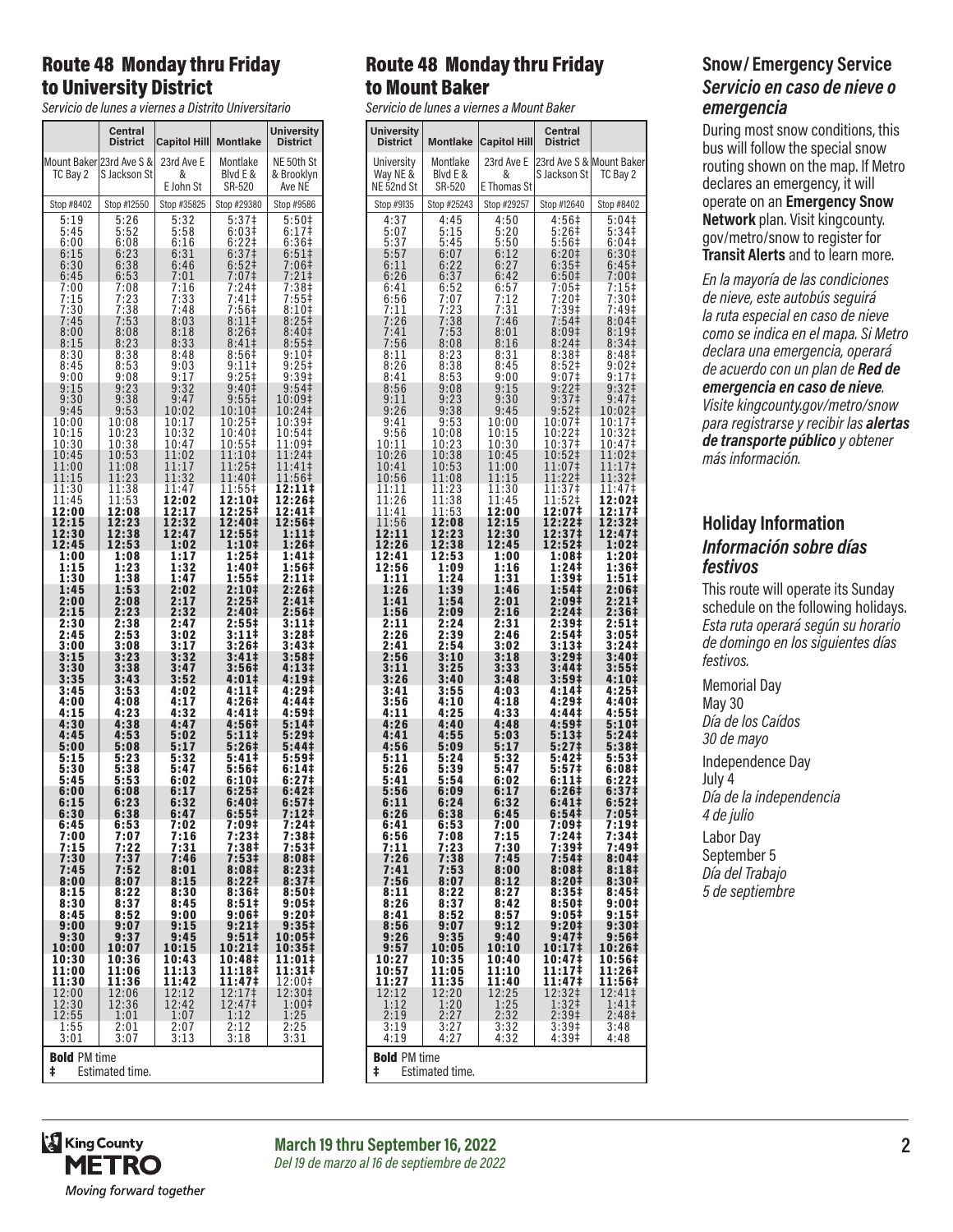# Route 48 Saturday to University District

*Servicio de al sábado a Distrito Universitario*

|                                         |                          | <b>Central</b><br><b>District</b> | <b>Capitol Hill</b> | <b>Montlake</b>                                     | <b>University</b><br><b>District</b> |
|-----------------------------------------|--------------------------|-----------------------------------|---------------------|-----------------------------------------------------|--------------------------------------|
|                                         |                          | Mount Baker 23rd Ave S &          | 23rd Ave E          | Montlake                                            | 12th Ave NE                          |
|                                         | TC Bay 2                 | S Jackson St                      | &<br>E John St      | Blyd E &<br>SR-520                                  | &<br>NE 47th St                      |
|                                         | Stop #8402               | Stop #12550                       | Stop #35825         | Stop #29380                                         | Stop #10910                          |
| <b>Special Service</b>                  | 4:59                     | 5:05                              | 5:13                | 5:19‡                                               | $5:29$ ‡                             |
|                                         | 5:29                     | 5:35                              | 5:43                | 5:49‡                                               | $5:59+$                              |
| <b>Information</b>                      | 5:59<br>6:29             | $6:05$<br>$6:35$                  | 6:13<br>6:43        | 6:19 <sup>‡</sup><br>6:49‡                          | 6:29 <sup>‡</sup><br>6:59‡           |
| On Saturday, due                        | 6:44<br>6:59             | 6:50<br>7:05                      | $6:58$<br>$7:13$    | 7:04‡<br>$7:19+$                                    | 7:14‡<br>7:29‡                       |
| to the University                       | 7:14<br>7:29             | 7:20                              | 7:28                | 7:34‡                                               | 7:44‡                                |
| <b>District Farmers</b><br>Market being | 7:44                     | $7:35$<br>$7:50$                  | 7:43<br>7:58        | 7:49‡<br>8:04‡                                      | 7:59‡<br>8:14‡                       |
| staged on                               | 7:59                     | 8:05                              | 8:13                | 8:19‡                                               | 8:29‡                                |
|                                         | 8:14                     | 8:20                              | 8:28                | 8:34 <sup>‡</sup>                                   | 8:44‡                                |
| <b>University Way NE</b>                | 8:29                     | 8:35                              | 8:43                | 8:49‡                                               | 8:59‡                                |
|                                         | 8:44                     | 8:50                              | $8:58$<br>$9:14$    | $9:04$<br>$9:20$ <sup>+</sup>                       | 9:15‡                                |
| at NE 50th St, Rt 48                    | 8:59<br>9:14             | 9:05<br>9:21                      | 9:30                | 9:36‡                                               | 9:31‡<br>9:47‡                       |
| begins and ends at                      | 9:29                     | 9:36                              | 9:45                | 9:51                                                | 10:03‡                               |
|                                         | 9:44                     | 9:51                              | 10:00               | 10:07‡                                              | 10:19‡                               |
| 12th Ave NE & NE                        | 9:59                     | 10:06                             | 10:15               | 10:22‡                                              | 10:34‡                               |
| 47th St.                                | 10:14                    | 10:21                             | 10:30               | 10:37‡                                              | 10:49‡                               |
|                                         | 10:29                    | 10:36                             | 10:45               | 10:52‡                                              | 11:04‡                               |
|                                         | 10:44                    | 10:51                             | 11:00               | $11:07+$                                            | 11:19‡                               |
|                                         | 10:59                    | 11:06                             | 11:15               | 11:22‡                                              | 11:34‡<br>11:49‡                     |
|                                         | 11:14<br>11:29           | $\frac{11:21}{11:36}$             | 11:30<br>11:45      | 11:37‡<br>11:52‡                                    | 12:04‡                               |
|                                         | 11:44                    | 11:51                             | 12:00               | 12:07‡                                              | 12:19‡                               |
|                                         | 11:59                    | 12:06                             | 12:16               | 12:23‡                                              | 12:35‡                               |
|                                         | 12:14                    | 12:21                             | 12:31               | 12:38‡                                              | 12:50‡                               |
|                                         | 12:29                    | 12:36                             | 12:46               | 12:53‡                                              | 1:05‡                                |
|                                         | 12:44                    | 12:51                             | 1:01                | 1:08‡                                               | 1:20‡                                |
|                                         | 12:59                    | 1:06                              | 1:16                | 1:23‡                                               | 1:35‡                                |
|                                         | 1:14                     | 1:21                              | 1:31                | 1:38‡                                               | 1:50‡                                |
|                                         | 1:29                     | 1:36                              | 1:46                | 1:53‡                                               | 2:05‡                                |
|                                         | 1:44                     | 1:51                              | 2:01                | 2:08‡                                               | 2:21‡                                |
|                                         | 1:59                     | 2:06                              | 2:17                | 2:24‡                                               | 2:37‡                                |
|                                         | 2:14                     | 2:21                              | 2:32                | 2:39‡                                               | 2:52‡                                |
|                                         | 2:29                     | 2:36                              | 2:47                | 2:54‡                                               | 3:07‡                                |
|                                         | 2:44                     | 2:51                              | 3:02                | 3:09‡                                               | 3:22‡                                |
|                                         | 2:59                     | 3:06                              | 3:17                | 3:24‡                                               | 3:37‡                                |
|                                         | 3:14                     | 3:21                              | 3:32                | 3:39‡                                               | 3:52‡                                |
|                                         | 3:29                     | 3:36                              | 3:47                | 3:54‡                                               | 4:07‡                                |
|                                         | 3:44                     | 3:51                              | 4:02                | 4:09‡                                               | 4:22‡                                |
|                                         | 3:59                     | 4:06                              | 4:17                | 4:24‡                                               | 4:37‡                                |
|                                         | 4:14                     | 4:21                              | 4:32                | 4:39‡                                               | 4:52‡                                |
|                                         | 4:29                     | 4:36                              | 4:47                | 4:54‡                                               | 5:07‡                                |
|                                         | 4:44                     | 4:51                              | 5:02                | 5:09‡                                               | 5:22‡                                |
|                                         | 4:59                     | 5:06                              | 5:17                | 5:24‡                                               | 5:37‡                                |
|                                         | 5:14                     | 5:21                              | 5:32                | 5:39‡                                               | 5:52‡                                |
|                                         | 5:29                     | 5:36                              | 5:47                | 5:54‡                                               | 6:07‡                                |
|                                         | 5:44                     | 5:51                              | 6:02                | 6:08‡                                               | 6:20‡                                |
|                                         | 5:59                     | 6:06                              | 6:16                | 6:22‡                                               | 6:34‡                                |
|                                         | 6:14                     | 6:20                              | 6:30                | 6:36‡                                               | 6:48‡                                |
|                                         | 6:29                     | 6:35                              | 6:45                | 6:51‡                                               | 7:03‡                                |
|                                         | 6:44                     | 6:50                              | 7:00                | 7:06‡                                               | 7:18‡                                |
|                                         | 6:59                     | 7:05                              | 7:14                | 7:20‡                                               | 7:32‡                                |
|                                         | 7:14                     | 7:20                              | 7:29                | 7:35‡                                               | 7:47‡                                |
|                                         | 7:29                     | 7:35                              | 7:44                | 7:50#                                               | 8:02‡                                |
|                                         | 7:44                     | 7:50                              | 7:59                | 8:05‡                                               | 8:16#                                |
|                                         | 7:59                     | 8:05                              | 8:14                | 8:20‡                                               | 8:31#                                |
|                                         | 8:14                     | 8:20                              | 8:29                | 8:35‡                                               | 8:45‡                                |
|                                         | 8:29                     | 8:35                              | 8:43                | 8:49‡                                               | 8:59‡                                |
|                                         | 8:44                     | 8:50                              | 8:58                | 9:04 <sup>‡</sup>                                   | 9:14 <sup>‡</sup>                    |
|                                         | 9:00                     | 9:06                              | 9:14                | 9:20 <sup>‡</sup>                                   | 9:30‡                                |
|                                         | 9:30                     | 9:36                              | 9:44                | 9:50 <sup>‡</sup>                                   | 10:00‡                               |
|                                         | 10:00                    | 10:06                             | 10:14               | 10:20‡                                              | 10:30‡                               |
|                                         | 10:30                    | 10:36                             | 10:44               | 10:50‡                                              | 11:00‡                               |
|                                         | 11:00                    | 11:06                             | 11:14               | 11:20‡                                              | 11:30‡                               |
|                                         | 11:30<br>12:00           | 11:36<br>12:06                    | 11:44<br>12:14      | 11:50‡                                              | 12:00‡                               |
|                                         | 12:55                    | 1:01                              | 1:09                | $\begin{array}{c} 12:20\ddagger\\ 1:15 \end{array}$ | 12:30‡<br>1:25                       |
|                                         | 1:55                     | 2:01                              | 2:09                | 2:15                                                | 2:25                                 |
|                                         | 3:01                     | 3:07                              | 3:15                | 3:21                                                | 3:31                                 |
|                                         | <b>Bold PM time</b><br>ŧ | <b>Estimated time.</b>            |                     |                                                     |                                      |

## Route 48 Saturday to Mount Baker

*Servicio de al sábado a Mount Baker*

| <b>University</b><br><b>District</b> | <b>Montlake</b>                                  | <b>Capitol Hill</b>     | Central<br><b>District</b> |                          |
|--------------------------------------|--------------------------------------------------|-------------------------|----------------------------|--------------------------|
| 12th Ave NE                          | Montlake                                         | 23rd Ave E              |                            | 23rd Ave S & Mount Baker |
| &<br>NE 47th St                      | Blvd E &<br>SR-520                               | &<br>E Thomas St        | S Jackson St               | TC Bay 2                 |
| Stop #10910                          | Stop #25243                                      | Stop #29257             | Stop #12640                | Stop #8402               |
| 5:11                                 | 5:19                                             | 5:24                    | 5:30 <sup>‡</sup>          | 5:38 <sup>‡</sup>        |
| 5:41                                 | 5:49                                             | 5:54                    | 6:00‡                      | 6:08‡                    |
| 6:10                                 | 6:20                                             | 6:25                    | $6:31\dagger$              | 6:39‡                    |
| 6:40                                 | 6:50                                             | 6:55                    | $7:01$ ‡                   | 7:09‡                    |
| $7:10$<br>$7:25$                     | 7:20                                             | 7:25                    | 7:31‡                      | 7:39‡                    |
|                                      | 7:35                                             | 7:40                    | 7:46 <sup>‡</sup>          | 7:54‡                    |
| 7:40                                 | 7:50                                             | 7:55                    | 8:01#                      | 8:11‡                    |
| 7:55                                 |                                                  | 8:11                    | 8:17 <sup>‡</sup>          | $8:27\frac{1}{7}$        |
| 8:11                                 | 8:05<br>8:21                                     | 8:27                    | 8:33#                      | 8:43 <sup>‡</sup>        |
| 8:26                                 | 8:36                                             | 8:42                    | 8:48 <sup>‡</sup>          | 8:58‡                    |
| 8:41                                 | 8:51                                             | 8:57                    | 9:04 <sup>‡</sup>          | 9:14                     |
| 8:56                                 | 9:06                                             | 9:12                    | $9:19+$                    | $9:29+$                  |
| 9:11                                 | 9:21                                             | 9:27                    | 9:34 <sup>‡</sup>          | 9:44 <sup>‡</sup>        |
| 9:26                                 | 9:36                                             | 9:42                    | 9:49‡                      | 9:59‡                    |
| 9:41                                 | 9:51                                             | 9:57                    | 10:04‡                     | 10:14‡                   |
| 9:56                                 | 10:06                                            | 10:12                   | 10:19‡                     | 10:29‡                   |
| 10:11                                | 10:21                                            | 10:27                   | 10:34‡                     | 10:44‡                   |
| 10:26                                | 10:37                                            | 10:44                   | 10:51‡                     | 11:01‡                   |
| 10:41                                | 10:52                                            | 10:59                   | 11:06‡                     | 11:16‡                   |
| 10:56                                | 11:07                                            | 11:14                   | 11:21‡                     | 11:31‡                   |
| 11:11                                | $1\bar{1}$ :22                                   | 11.29                   | 11:36‡                     | 11:46‡                   |
| 11:26                                | 11:37                                            | 11:44                   | 11:51‡                     | 12:01‡                   |
| 11:41                                | 11:52                                            | 11:59                   | 12:06‡                     | 12:16‡                   |
| 11:56<br>12:11                       | 12:07                                            | 12:14                   | 12:21‡                     | 12:31‡<br>12:46‡         |
| 12:26<br>12:41                       | 12:22<br>$\overline{1}\overline{2}$ :37<br>12:52 | 12:29<br>12:44<br>12:59 | 12:36‡<br>$12:51*$         | $1:01\ddagger$           |
| 12:56                                | 1:07                                             | 1:14                    | 1:06‡<br>$1:21$ ‡          | 1:16‡<br>1:31‡           |
| 1:11                                 | 1:22                                             | 1:29                    | 1:36‡                      | 1:46‡                    |
| 1:26                                 | 1:37                                             | 1:44                    | $1:51\ddagger$             | 2:01‡                    |
| 1:41                                 | 1:52                                             | 1:59                    | 2:06‡                      | 2:16‡                    |
| 1:56                                 | 2:07                                             | 2:14                    | 2:21‡                      | 2:31‡                    |
| 2:11                                 | 2:22                                             | 2:29                    | 2:36‡                      | 2:46‡                    |
| 2:26                                 | 2:37                                             | 2:44                    | 2:51‡                      | 3:01‡                    |
| 2:41                                 | 2:52                                             | 2:59                    | 3:06‡                      | 3:16‡                    |
| 2:56                                 | 3:07                                             | 3:14                    | $3:21 \;$                  | 3:311                    |
| 3:11                                 | 3:22                                             | 3:29                    | 3:36‡                      | 3:46‡                    |
| 3:26                                 | 3:37                                             | 3:44                    | 3:51‡                      | 4:01‡                    |
| 3:41                                 | 3:52                                             | 3:59                    | 4:06‡                      | 4:16‡                    |
| 3:56                                 | 4:07                                             | 4:14                    | 4:21‡                      | 4:31‡                    |
| 4:11                                 | 4:22                                             | 4:29                    | 4:36‡                      | 4:46‡                    |
| 4:26                                 | 4:37                                             | 4:44                    | 4:51                       | 5:01‡                    |
| 4:41                                 | 4:52                                             | 4:59                    | 5:06‡                      | 5:16‡                    |
| 4:56                                 | 5:07                                             | 5:14                    | 5:21‡                      | 5:31‡                    |
| 5:11                                 | 5:22                                             | 5:29                    | 5:36‡                      | 5:46‡                    |
| 5:26                                 | 5:37                                             | 5:44                    | $5:51\ddagger$             | 6:01‡                    |
| 5:41                                 | 5:52                                             | 5:59                    | 6:06‡                      | 6:15‡                    |
| 5:56                                 | 6:07                                             | 6:14                    | 6:21#                      | 6:30‡                    |
| 6:11                                 | 6:22                                             | 6:29                    | 6:36‡                      | 6:43‡                    |
| 6:26                                 | 6:37                                             | 6:44                    | $6:51\ddagger$             | 7:00‡                    |
| 6:41                                 | 6:52                                             | 6:59                    | 7:06‡                      | 7:15‡                    |
| 6:56                                 | 7:07                                             | 7:14                    | 7:20‡                      | 7:29‡                    |
| 7:10                                 | 7:21                                             | 7:28                    | 7:34‡                      | 7:43‡                    |
| 7:25                                 | 7:36                                             | 7:43                    | 7:49Ŧ                      | 7:58Ŧ                    |
| 7:40                                 | 7:51                                             | 7:58                    | 8:04#                      | 8:13‡                    |
| 7:55                                 | 8:06                                             | 8:13                    | 8:19#                      | 8:28#                    |
| 8:10                                 | 8:20                                             | 8:27                    | 8:33‡                      | 8:42 <sup>‡</sup>        |
| 8:25                                 | 8:35                                             | 8:42                    | 8:48‡                      | 8:57 <sup>‡</sup>        |
| 8:40                                 | 8:50                                             | 8:57                    | $9:03\ddagger$             | 9:12‡                    |
| 8:56                                 | 9:06                                             | 9:13                    | 9:19 <sup>‡</sup>          | 9:27 <sup>‡</sup>        |
| 9:26                                 |                                                  | 9:43                    | 9:49‡                      | 9:58 <sup>‡</sup>        |
| 9:56                                 | 9:36<br>10:06                                    | 10:13                   | 10:19‡                     | 10:28‡                   |
| 10:26                                | 10:35                                            | 10:42                   | 10:48‡                     | 10:57 <sup>‡</sup>       |
| 10:56                                | 11:05                                            | 11:12                   | 11:18‡                     | 11:27‡                   |
| 11:26                                | 11:35                                            | 11:42                   | 11:48‡                     | 11:57‡                   |
| 12:11                                | 12:20                                            | 12:27                   | 12:33‡                     | 12:42‡                   |
| 1:11                                 | 1:20                                             | 1:27                    | 1:33‡                      | 1:42‡                    |
| 2:18                                 | 2:28                                             | 2:34                    | 2:40‡                      | 2:48‡                    |
| 3:18                                 | 3:28                                             | 3:34                    | 3:40 <sup>‡</sup>          | 3:48                     |
| 4:18                                 | 4:28                                             | 4:34                    | 4:40 <sup>‡</sup>          | 4:48                     |
| <b>Bold PM time</b>                  |                                                  |                         |                            |                          |
| ŧ                                    | Estimated time.                                  |                         |                            |                          |